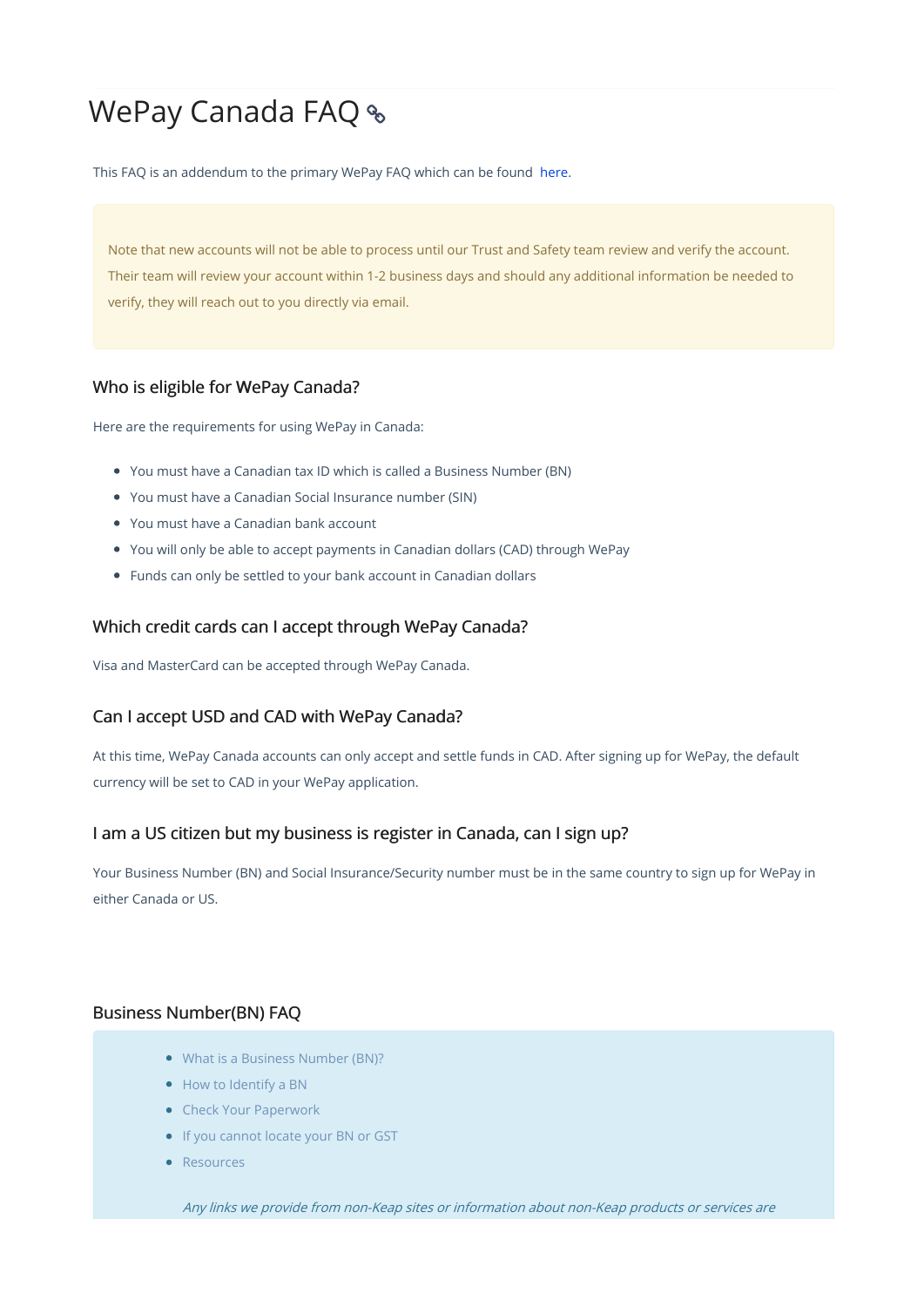provided as <sup>a</sup> courtesy and should not be construed as an endorsement by Keap.

Click the gold arrow to return to this menu

# What is a Business Number (BN)?

Your Business Number is a nine-digit account number that identifies your business to federal, provincial, and municipal governments. You can open several different accounts for your business through a single registration. The accounts include:

- GST/HST
- Payroll deductions
- Corporate income tax
- Import/export

This is equivalent of the United States EIN number.

## How to Identify a BN

Once you file for a business number, it will be used in the creation of all your individual account numbers. The format of your 15-character account numbers consists of your nine-digit business number followed by a two letter abbreviation denoting the type of account it is, followed by a four digit number.

For example, if you have a GST/HST account, your number may look like this: 123456789 RT 0001. The first nine digits represent your business number, "RT" stands for "GST account", and the final four digits indicate that it is your business's first RT account. If you had two different accounts, the second one would end in 0002.

- RC Corporation income tax account
- RM Import/Export account
- RP Payroll Account
- RT GST/HST account

The BN is different from the Business Identification Number or BIN, while BNs are issued by the CRA; BINs are a 9-digit number issued by the Ontario Ministry of Government Services.

In Ontario, the BIN functions just like the BN but on a provincial level. You only need a BIN if you live in Ontario and you meet the provincial requirements to have one.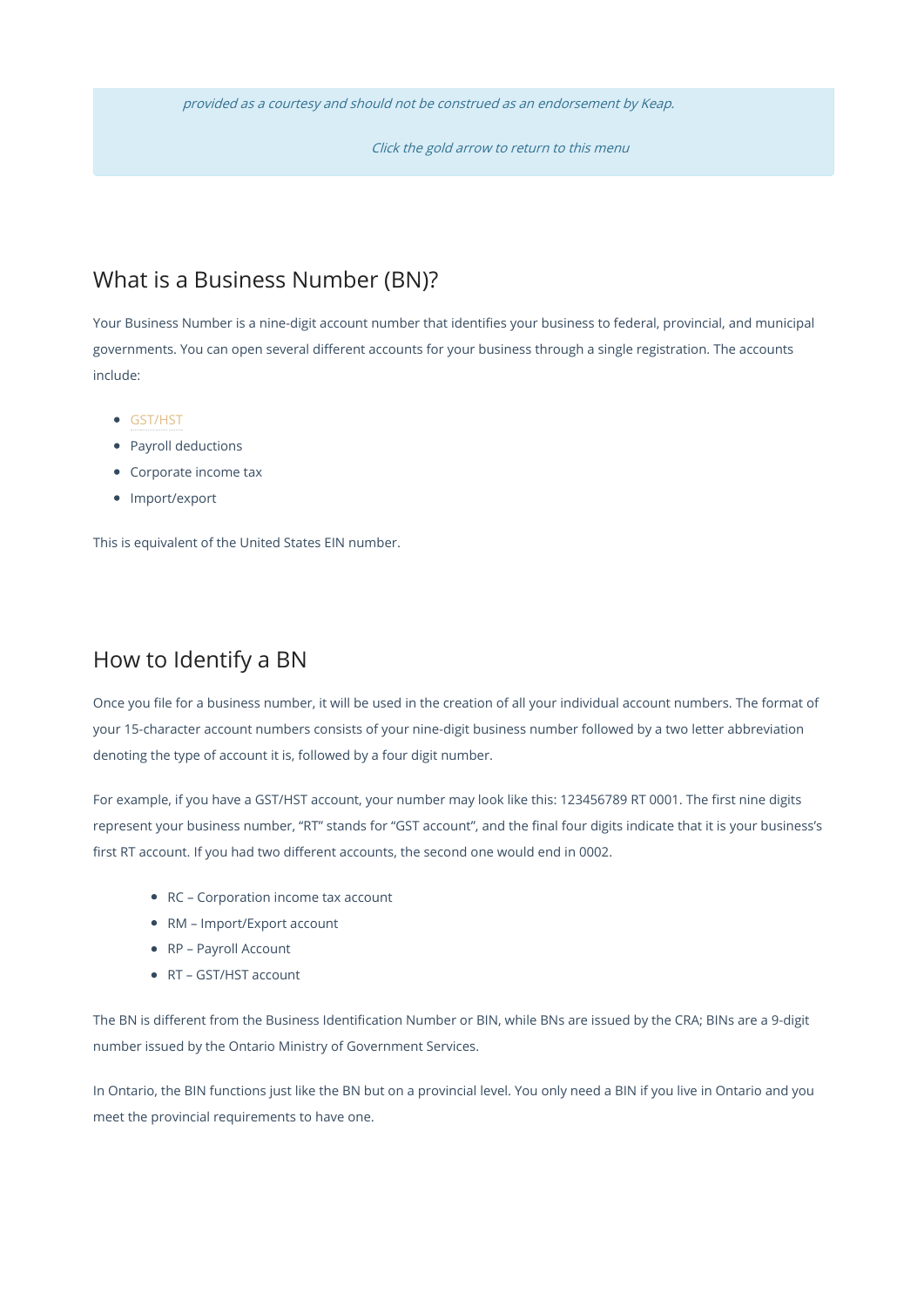# Check Your Paperwork

A simple way to locate your BN or GST registration number is to review your business documentation. Your BN must appear on all transaction paperwork, such as receipts, invoices and contracts totalling \$30 or more. Review these items from your business records to locate your BN. You can also review paper or electronic copies of your business tax returns.

As you search your paperwork, keep in mind that the terms GST/HST account number, Business Number and registration number are used interchangeably. This Registry is intended for businesses and individuals to verify the GST/HST registration of a supplier, and requires users to input the business name and BN.

# I cannot locate my BN or GST

If you cannot locate your BN or GST account number on your paperwork or to get an access code to review your GST account online, you can contact the CRA (Canada Revenue Agency, Government of Canada) at 1-800-959-5525. from within Canada, or 613-940-8528 if you are calling from outside North America. You can also visit the Access Code Online website.

### Resources  $\sim$

- Canada.ca Confirming a GST/HST account number
- Canada.ca GST/HST
- Canada.ca E-services for businesses
- When you need a business number or Canada Revenue Agency program accounts
- Federal Business Number (GST/HST/Payroll/Import/Export)
- Wikipedia: Sales taxes in Canada

Any links we provide from non-Keap sites or information about non-Keap products or services are provided as <sup>a</sup> courtesy and should not be construed as an endorsement by Keap.

### Social Insurance Number (SIN) FAQ

- Social Insurance Number Overview
- Where Can I Find My Social Insurance Number?
- I've Lost My Social Insurance Number
- **C**Resources

Any links we provide from non-Keap sites or information about non-Keap products or services are provided as <sup>a</sup> courtesy and should not be construed as an endorsement by Keap.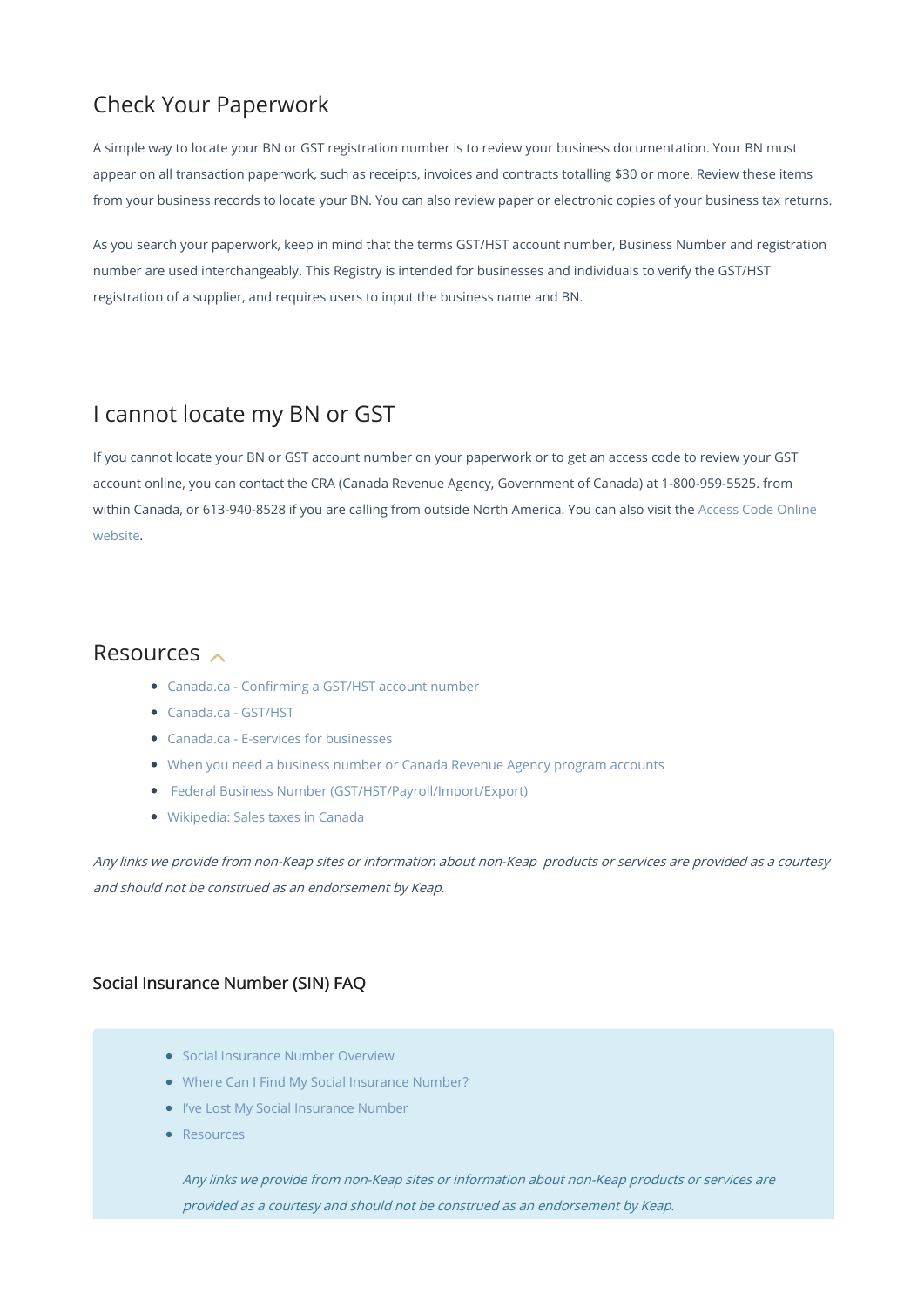## Social Insurance Number Overview

You can find your Social Insurance Number printed on the first page of any previous year's tax return; most documents sent to you by the Canada Revenue Agency also include it. If you need to replace a lost SIN card, visit a Service Canada office with proof of your identity. For more information, click here

The SIN is formatted as three groups of three digits (e.g., 123-456-789). As of 31 March 2014, Service Canada no longer issues plastic SIN cards. Instead, an individual will receive a paper "Confirmation of SIN letter"



## Where Can I Find My Social Insurance Number?

- On your Social Insurance (SIN) card or confirmation letter : Service Canada used to issue SINs in plastic card format; They now issue them in paper format. Check your records for either your card or confirmation letter.
- On CRA documents: Your Social Insurance Number (SIN) is used to identify you with the Canada Revenue Agency (CRA) so you'll find your SIN number on the first page of your tax returns and on any other documents or correspondence from the CRA.

You can find more information on this topic here